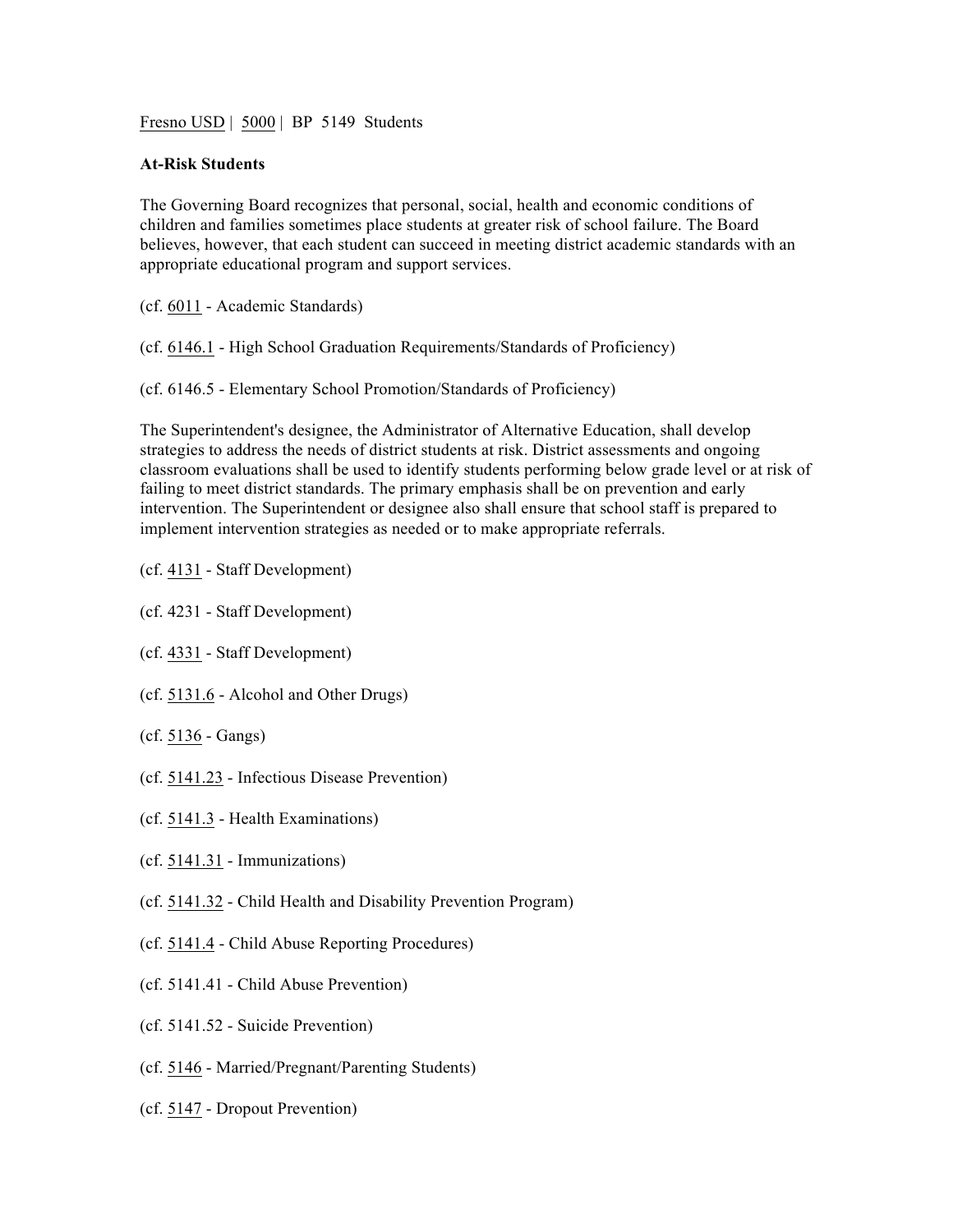- (cf. 6162.5 Student Assessment)
- (cf. 6164.4 Identification of Individuals for Special Education)
- (cf. 6164.5 Student Study Teams)
- (cf. 6164.6 Identification and Education under Section 504)

Legal Reference:

EDUCATION CODE

8800-8807 Healthy Start support services for children

8900-8902 Pregnant minors program

11500-11506 Programs to encourage parent involvement

32230-32239 School violence reduction programs

35160 Authority of governing boards

35183 Gang-related apparel

44049 Report of alcohol or controlled substance abuse

48260-48273 Truancy

48400-48454 Continuation education

48630-48645 Opportunity schools

48660-48666 Community day schools

49400-49409 Student health

49450-49457 Physical examinations of students

49600-49604 Educational counseling, including:

49602 Confidentiality of student information

49604 Suicide prevention training for school counselors

51266-51266.5 Gang and substance abuse prevention curriculum

51268 Collaboration re drug, alcohol and tobacco prevention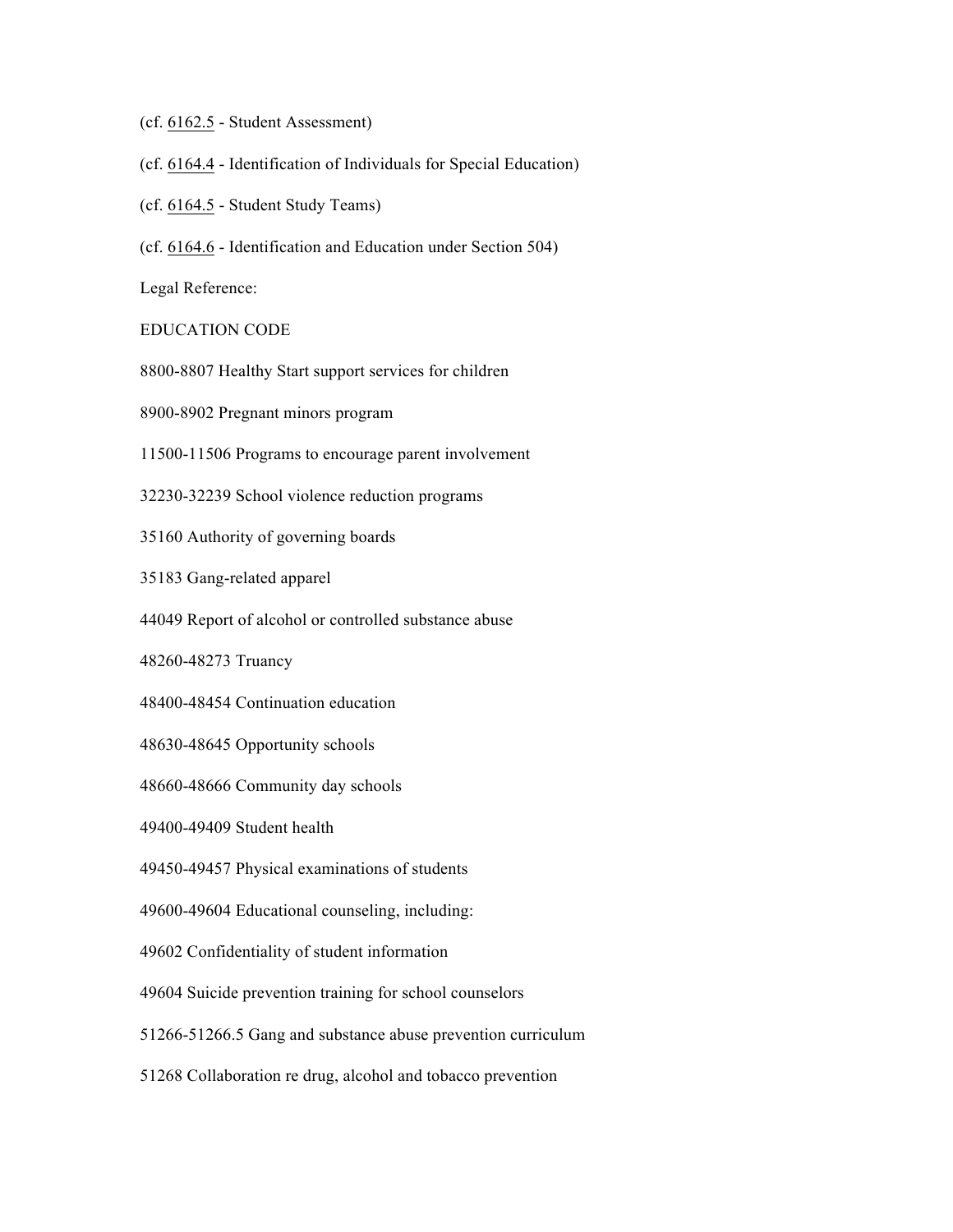51745-51745.3 Independent study programs

52000-52049 School improvement programs

52200-52212 Gifted and Talented Pupil Program

52800-52904 School-Based Program Coordination Act

54400-54425 Programs for disadvantaged children

54440-54445 Migrant children

54685-54686.2 Early Intervention for School Success Program

54720-54734 School-Based Pupil Motivation and Maintenance Program and Dropout Recovery Act

56000-56001 Special education programs

56302 Identification and assessment of needs for individuals with disabilities

58730-58736 Gang risk intervention programs

HEALTH AND SAFETY CODE

11802 Joint school-community alcohol abuse primary education and prevention program

11965.5-11967.5 School-community primary prevention program

120325-120380 Immunizations

121475-121520 Tuberculosis tests for students

124025-124110 Child health and disability prevention program

PENAL CODE

11164-11174.3 Child abuse and neglect reporting

WELFARE AND INSTITUTIONS CODE

4343-4360 Primary intervention programs - mental health

4370-4390 School-based early mental health intervention and prevention

18975-18979 Child abuse prevention training

18986.40-18986.46 Interagency children's services programs